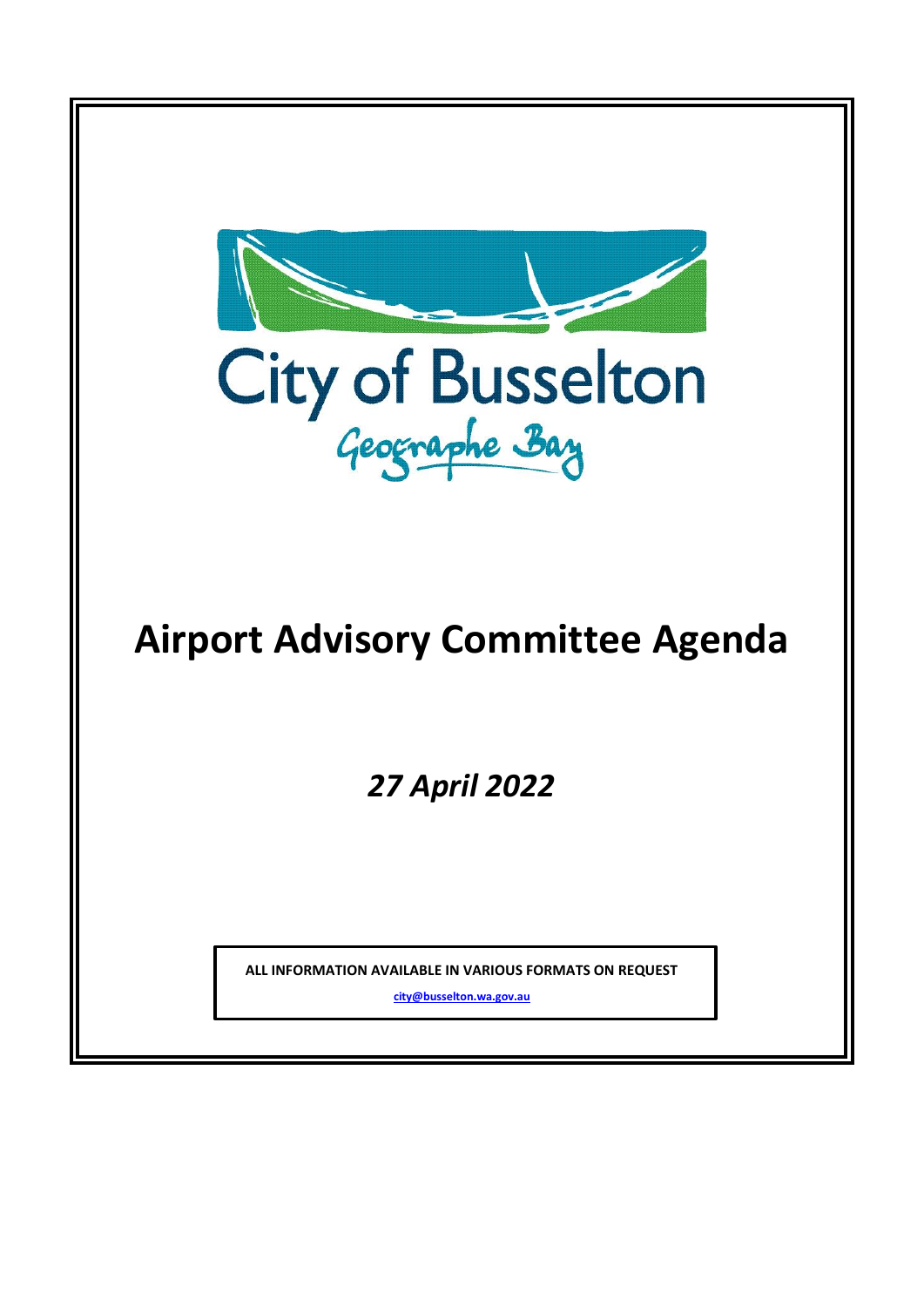#### **CITY OF BUSSELTON**

#### **MEETING NOTICE AND AGENDA – 27 APRIL 2022**

#### **TO: THE MAYOR AND COUNCILLORS**

**NOTICE** is given that a meeting of the Airport Advisory Committee will be held in the Committee Room, Administration Building, Southern Drive, Busselton on Wednesday, 27 April 2022, commencing at 9.00am.

The attendance of Committee Members is respectfully requested.

#### **DISCLAIMER**

Statements or decisions made at Council meetings or briefings should not be relied on (or acted upon) by an applicant or any other person or entity until subsequent written notification has been given by or received from the City of Busselton. Without derogating from the generality of the above, approval of planning applications and building permits and acceptance of tenders and quotations will only become effective once written notice to that effect has been given to relevant parties. The City of Busselton expressly disclaims any liability for any loss arising from any person or body relying on any statement or decision made during a Council meeting or briefing.

**OLIVER DARBY**

**ACTING CHIEF EXECUTIVE OFFICER**

22 April 2022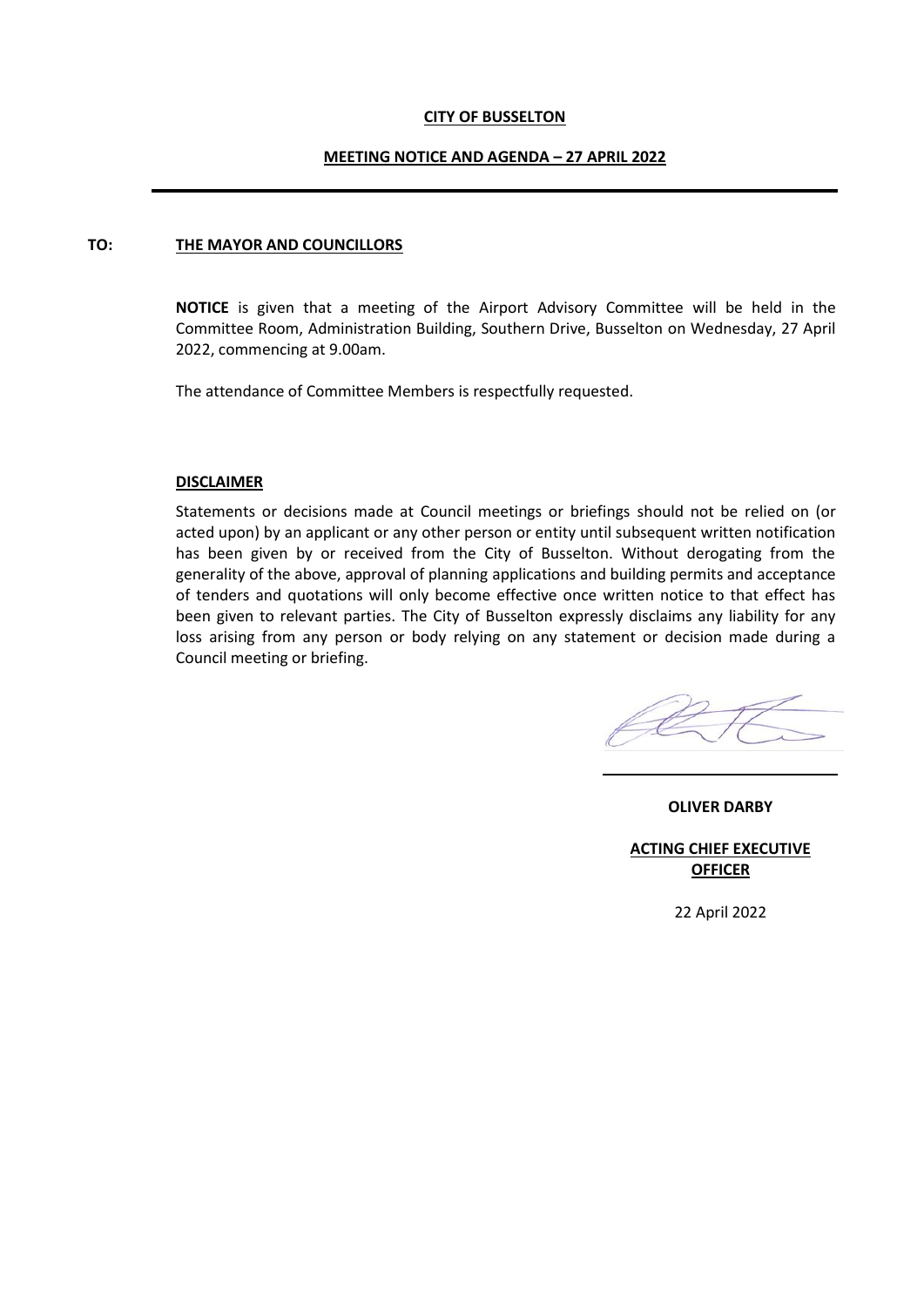### **CITY OF BUSSELTON**

## AGENDA FOR THE AIRPORT ADVISORY COMMITTEE MEETING TO BE HELD ON 27 APRIL 2022

## **TABLE OF CONTENTS**

| <b>ITEM NO.</b> |     | <b>SUBJECT</b>                                                             | <b>PAGE NO.</b> |
|-----------------|-----|----------------------------------------------------------------------------|-----------------|
| 1.              |     | DECLARATION OF OPENING, ACKNOWLEDGEMENT OF COUNTRY AND ANNOUNCEMENT        |                 |
| 2.              |     |                                                                            |                 |
| 3.              |     |                                                                            |                 |
| 4.              |     |                                                                            |                 |
| 5.              |     |                                                                            |                 |
|                 | 5.1 | Minutes of the Airport Advisory Committee Meeting held 16 February 2022  4 |                 |
| 6.              |     |                                                                            |                 |
|                 | 6.1 | BUSSELTON MARGARET RIVER AIRPORT - COMMERCIAL DEVELOPMENT                  |                 |
|                 | 6.2 |                                                                            |                 |
| 7.              |     |                                                                            |                 |
| 8.              |     |                                                                            |                 |
| 9.              |     |                                                                            |                 |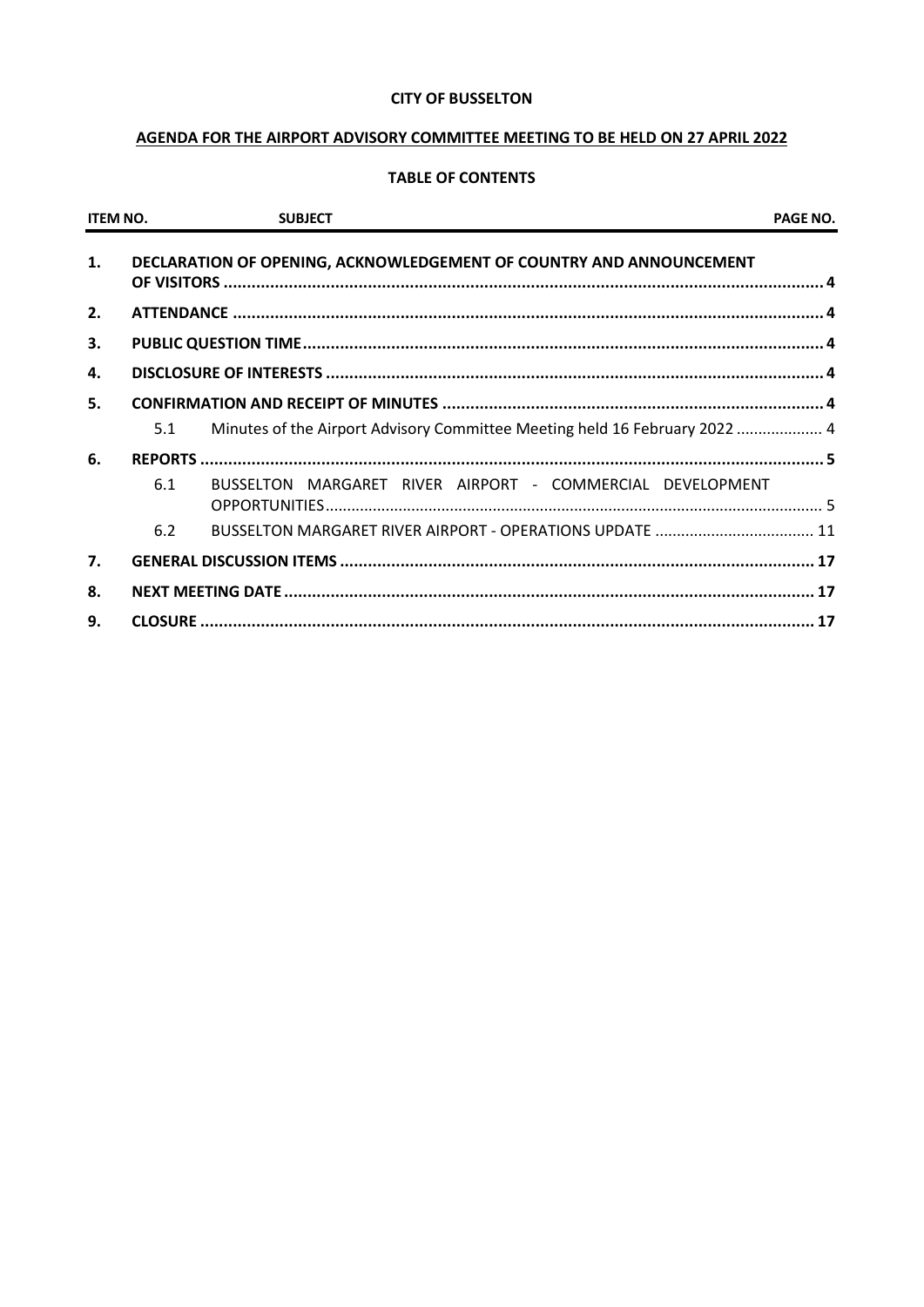## <span id="page-3-0"></span>**1. DECLARATION OF OPENING, ACKNOWLEDGEMENT OF COUNTRY AND ANNOUNCEMENT OF VISITORS**

## <span id="page-3-1"></span>**2. ATTENDANCE**

**Apologies**

# <span id="page-3-2"></span>**3. PUBLIC QUESTION TIME**

## <span id="page-3-3"></span>**4. DISCLOSURE OF INTERESTS**

## <span id="page-3-4"></span>**5. CONFIRMATION AND RECEIPT OF MINUTES**

## <span id="page-3-5"></span>5.1 Minutes of the Airport Advisory Committee Meeting held 16 February 2022

### **RECOMMENDATION**

That the Minutes of the Airport Advisory Committee Meeting held 16 February 2022 be confirmed as a true and correct record.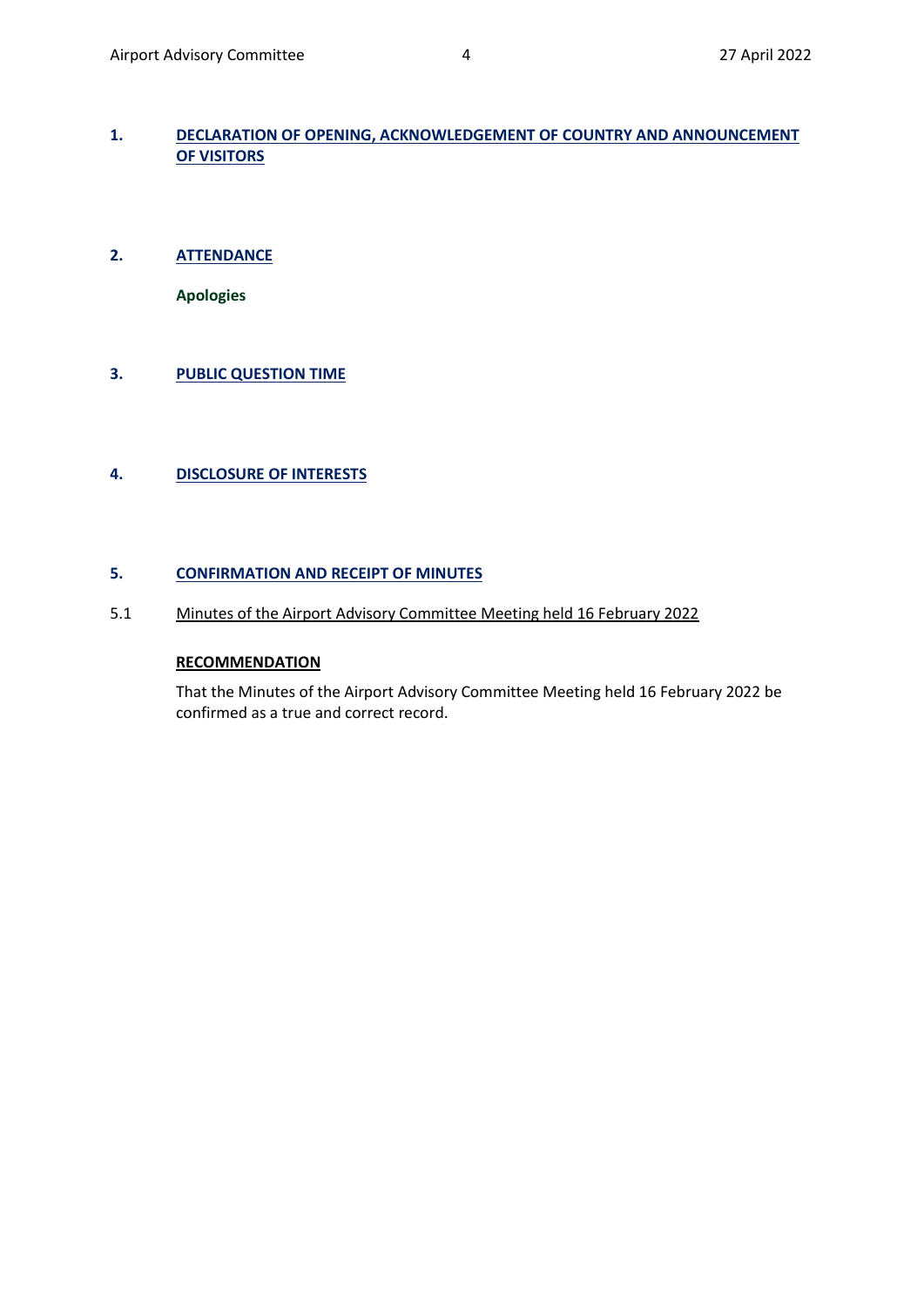### <span id="page-4-0"></span>**6. REPORTS**

#### <span id="page-4-1"></span>6.1 BUSSELTON MARGARET RIVER AIRPORT - COMMERCIAL DEVELOPMENT OPPORTUNITIES

| <b>STRATEGIC THEME</b>                          | OPPORTUNITY - A vibrant City with diverse opportunities and a<br>prosperous economy                                                                                                                                                  |
|-------------------------------------------------|--------------------------------------------------------------------------------------------------------------------------------------------------------------------------------------------------------------------------------------|
| <b>STRATEGIC PRIORITY</b>                       | 3.4 Develop aviation opportunities at the Busselton Margaret River<br>Airport.                                                                                                                                                       |
| <b>SUBJECT INDEX</b>                            | <b>BMRA</b>                                                                                                                                                                                                                          |
| <b>BUSINESS UNIT</b>                            | <b>Community and Commercial Services</b>                                                                                                                                                                                             |
| <b>REPORTING OFFICER</b>                        | Director, Community and Commercial Services - Naomi Searle                                                                                                                                                                           |
| <b>AUTHORISING OFFICER</b>                      | Director, Community and Commercial Services - Naomi Searle                                                                                                                                                                           |
| <b>NATURE OF DECISION</b>                       | Executive: Substantial direction setting, including adopting budgets,<br>strategies, plans and policies (excluding local planning policies);<br>and sponsorships; reviewing<br>funding,<br>donations<br>committee<br>recommendations |
| <b>VOTING REQUIREMENT</b><br><b>ATTACHMENTS</b> | <b>Absolute Majority</b><br>Nil                                                                                                                                                                                                      |

#### **OFFICER RECOMMENDATION**

**That the Council:**

- **1. Supports the engagement of a Business Development resource to pursue commercial opportunities at the Busselton Margaret River Airport, and**
- **2. Endorses the allocation of \$130k in the draft 2022/23 and 2023/24 budgets to engage a Business Development resource acknowledging that these costs will be funded from the net operating surplus of the Busselton Margaret River Airport.**

### **EXECUTIVE SUMMARY**

With the completion of Busselton Margaret River Airport (BMRA) redevelopment project, increased charter and regular public transport (RPT) services, and easing of the COVID-19 pandemic restrictions, the BMRA is facing increasing operational requirements. Operational safety and effectiveness of the BMRA is priority, however as a result, and given current resourcing levels the ability to pursue commercial development opportunities is limited.

This report recommends Council allocate funding to engage a dedicated resource focused on pursuing commercial development opportunities for a two year period commencing in the 2022/23 financial year.

### **BACKGROUND**

The City of Busselton completed the BMRA redevelopment project in March 2018 with construction of airside and landside infrastructure that enables domestic and international air services to destinations such as Melbourne, Sydney, Singapore, Kuala Lumpur, Denpasar and China. The redevelopment project was funded through the Federal and State Governments in conjunction with the City of Busselton and enabled the construction of significant infrastructure including the following:

- Code 4E Runway: 2520m x 45m to facilitate aircraft such as Boeing 737, Airbus 320 and Airbus 330;
- A total of 11 aircraft apron parking bays (Code C / E) and connecting taxiways;
- Jet A1 and Avgas fuel facility (Truck & Bowser);
- Two helipads;
- Public car parking (422 bays);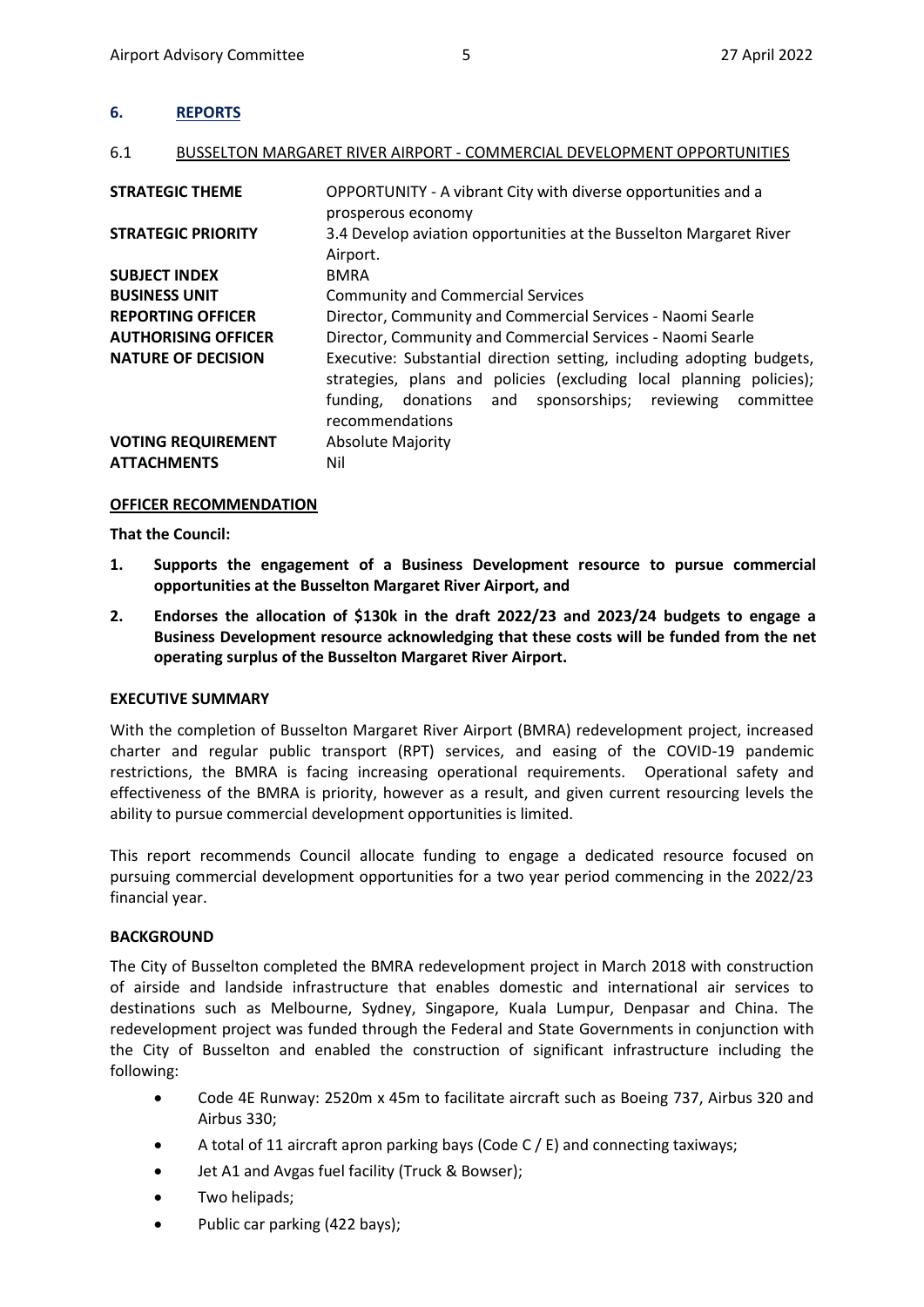- General aviation precinct 34 lots comprising two Code B aprons capable of accommodating up to 34 fully serviced hangars and two fully serviced hangar lots with Code C apron access;
- Airfreight hub Stage 1 of the Commercial and Industrial Precinct with four serviced lots with direct airside access and three landside serviced lots.

Following successful negotiations with Jetstar, the airline and the City announced a new Melbourne – Busselton RPT service in October 2019, with a commencement date of 25 March 2020. To facilitate the new service, the City expanded the existing terminal and constructed a new separate arrivals hall, in addition to procuring and installing necessary security screening and baggage handling equipment. Services were postponed on a number of occasions as a result of the COVID-19 pandemic and recently commenced on 6 April 2022.

Since this time the City has been pursuing various commercial opportunities which were noted and endorsed at the City's of Busselton Airport Advisory Committee (AAC) meeting held 2<sup>nd</sup> December 2020, and as set out in the below table:

| <b>Product/Service</b>                    | <b>Description</b>                                                                                                                                                                                                                                                                                                         | <b>Actions</b>                                                                                                                                                                                                                                                                                                                                            |
|-------------------------------------------|----------------------------------------------------------------------------------------------------------------------------------------------------------------------------------------------------------------------------------------------------------------------------------------------------------------------------|-----------------------------------------------------------------------------------------------------------------------------------------------------------------------------------------------------------------------------------------------------------------------------------------------------------------------------------------------------------|
| <b>BMRA Route</b><br>Development          | Interstate RPT domestic<br>$\bullet$<br>services (Melbourne,<br>Sydney, Brisbane)<br>Intrastate FIFO closed<br>$\bullet$<br>charter operations<br>Intrastate RPT domestic<br>$\bullet$<br>services (Port Hedland,<br>Karratha, Broome,<br>Newman)<br><b>International RPT services</b><br>$\bullet$<br>(Singapore)         | Develop business case for Sydney and<br>$\bullet$<br>Singapore services with State Government<br>(TWA)<br>Continue to promote the BMRA as a FIFO<br>$\bullet$<br>regional base to mining /resource sector (Rio<br>Tinto, BHP, FMG, CME)<br>Negotiations with airlines<br>$\bullet$<br>Federal Govt approvals (Home Affairs,<br>$\bullet$<br>Border Force) |
| <b>Alternate landing</b><br><b>Site</b>   | Alternate airport for<br>$\bullet$<br>international airlines to<br>Perth Airport in the event<br>of inclement weather<br>and/or closure<br>Business analysis to provide<br>$\bullet$<br>the service including airline<br>pricing structure, aircraft<br>infrastructure and aviation<br>firefighting and rescue<br>services | Quantify the requirements and costings for<br>$\bullet$<br>the City to provide a full alternate landing<br>site facility<br>Prepare an appropriate pricing structure for<br>$\bullet$<br>charging international airlines for using<br><b>BMRA</b>                                                                                                         |
| <b>General Aviation</b><br>34 lots Code B | Various sizes, with capacity<br>$\bullet$<br>to combine land lots<br>Fully serviced lots for lease<br>$\bullet$<br>with Code B apron access.<br>GA focus                                                                                                                                                                   | Option 1 - advertise and market lease<br>$\bullet$<br>opportunities<br>Option 2 - prepare business case for Council<br>$\bullet$<br>to lease developed hangar lots (City<br>construct hangars)<br>Option 3 - enter into a partnership with<br>$\bullet$                                                                                                   |
|                                           |                                                                                                                                                                                                                                                                                                                            | developer/investor to build and lease hangar<br>lots                                                                                                                                                                                                                                                                                                      |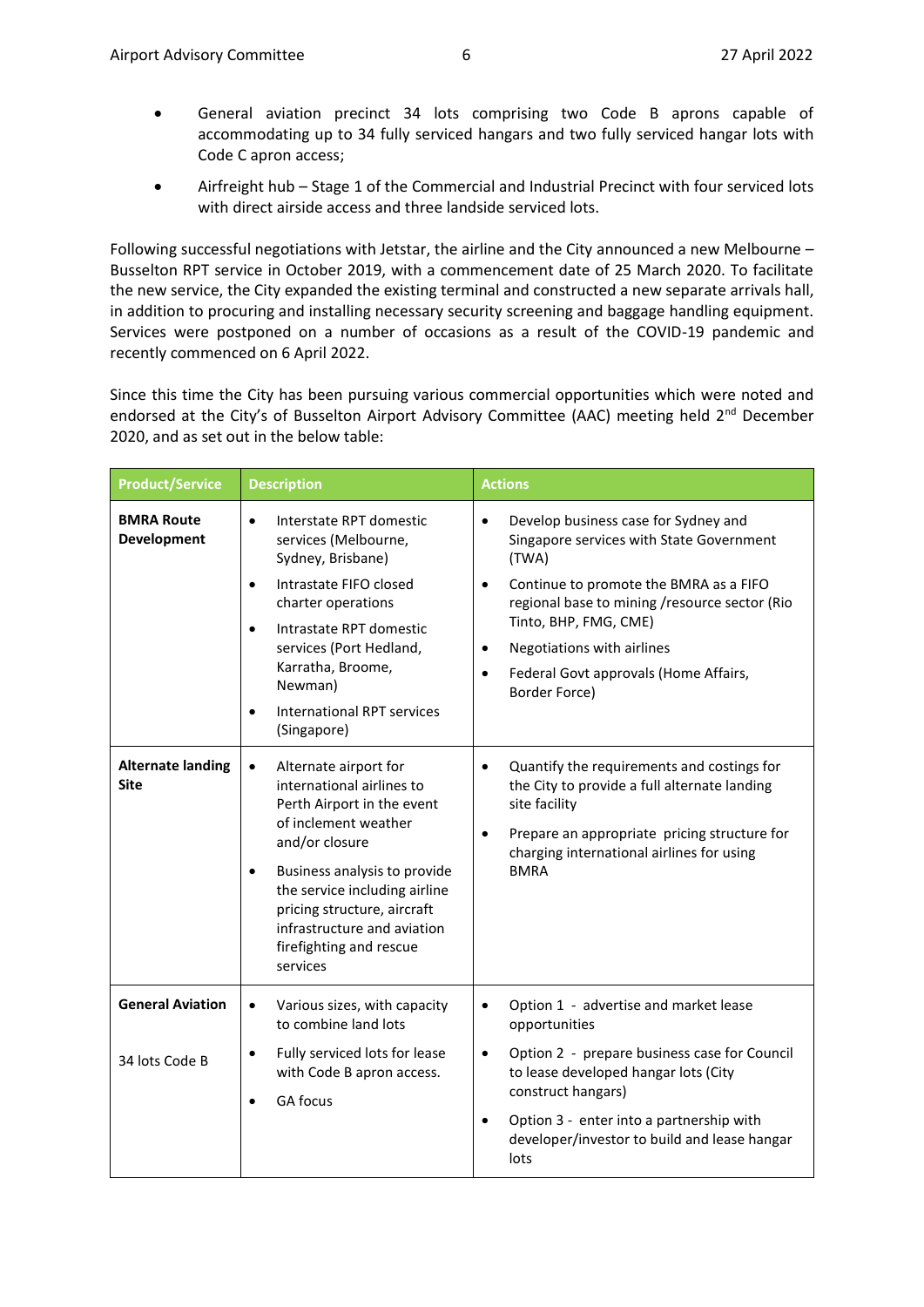| <b>Product/Service</b>                                                  | <b>Description</b>                                                                                                                                                                                                                                | <b>Actions</b>                                                                                                                                                                                                                                                                                                                                                                                                                                                                               |
|-------------------------------------------------------------------------|---------------------------------------------------------------------------------------------------------------------------------------------------------------------------------------------------------------------------------------------------|----------------------------------------------------------------------------------------------------------------------------------------------------------------------------------------------------------------------------------------------------------------------------------------------------------------------------------------------------------------------------------------------------------------------------------------------------------------------------------------------|
| General<br><b>Aviation</b><br>1 x Code C lot                            | Fully serviced<br>$\bullet$<br>Size: 3840m <sup>2</sup> each<br>Suit aircraft maintenance /<br>$\bullet$<br>servicing / freight / smaller<br><b>RPT</b> operations                                                                                | Advertise commercial lease opportunity,<br>including domestic freight, private charter<br>operations or RPT operations (GA aircraft <<br>30,000kgs)                                                                                                                                                                                                                                                                                                                                          |
| <b>Commercial &amp;</b><br><b>Industrial</b><br>precinct<br>4 land lots | Fully serviced land lots for<br>$\bullet$<br>lease<br>Size: 4864m <sup>2</sup> each<br>$\bullet$<br>Direct runway access<br>$\bullet$<br>Dedicated airfreight focus<br>$\bullet$<br>for lease by commercial<br>aviation and support<br>businesses | Option 1 - City advertise and market<br>$\bullet$<br>commercial lease opportunities intrastate<br>and nationally<br>Option 2 - City enter into commercial<br>$\bullet$<br>arrangement on long term lease basis with<br>private developer/investor<br>Option 3 - Approach Airport North<br>$\bullet$<br>Developer and negotiate commercial<br>arrangement for external management of<br>precinct<br>Option 4 - Offer land lots for sale, either<br>$\bullet$<br>individually or as a precinct |
| <b>Commercial &amp;</b><br><b>Industrial</b><br>precinct<br>3 land lots | 3 fully serviced land lots for<br>٠<br>lease<br>Size: 2018-3088m <sup>2</sup> each<br>$\bullet$<br>General freight focus<br>$\bullet$                                                                                                             |                                                                                                                                                                                                                                                                                                                                                                                                                                                                                              |
| <b>Advertising</b>                                                      | Electronic screens in the<br>$\bullet$<br>terminal / arrivals hall<br>Static posters located in the<br>terminal<br>Fences and benches within<br>Carparks<br><b>Billboard (Neville Hyder</b><br>$\bullet$<br>Drive)                                | Electronic screen is available - advertising to<br>$\bullet$<br>be completed<br>Static poster boards to be installed early 2021<br>$\bullet$<br>- advertising to be completed<br>Following commencement RPT services,<br>$\bullet$<br>landside advertising opportunities (car parks,<br>benches etc.) to be completed                                                                                                                                                                        |
| Landside<br>commercial<br>opportunities                                 | Airport Café/kiosk<br>$\bullet$<br>Retail / tourism products<br>Car valeting and storage<br>$\bullet$<br>Fuel station<br>Hotel / short stay<br>accommodation                                                                                      | BMRA café /kiosk license in negotiations now<br>$\bullet$<br>Retail / tourism product once RPT operations<br>$\bullet$<br>commence (small scale), dependent on new<br>terminal<br>Car valeting and storage once RPT operations<br>٠<br>have commenced<br>Long term opportunities - Fuel stations and<br>hotel sites                                                                                                                                                                          |

Through the AAC the Council has been kept up to date on the progress of these commercial development opportunities. While the pandemic has placed considerable constraints on Officers being able to achieve significant outcomes, fly-in-fly-out (FIFO) charter services have increased from 10 flights per week using the Fokker 100 aircraft in January 2020 to 24 flights per week with Fokker 100, A320 and Dash-8 aircraft operating as of the end of March 2022.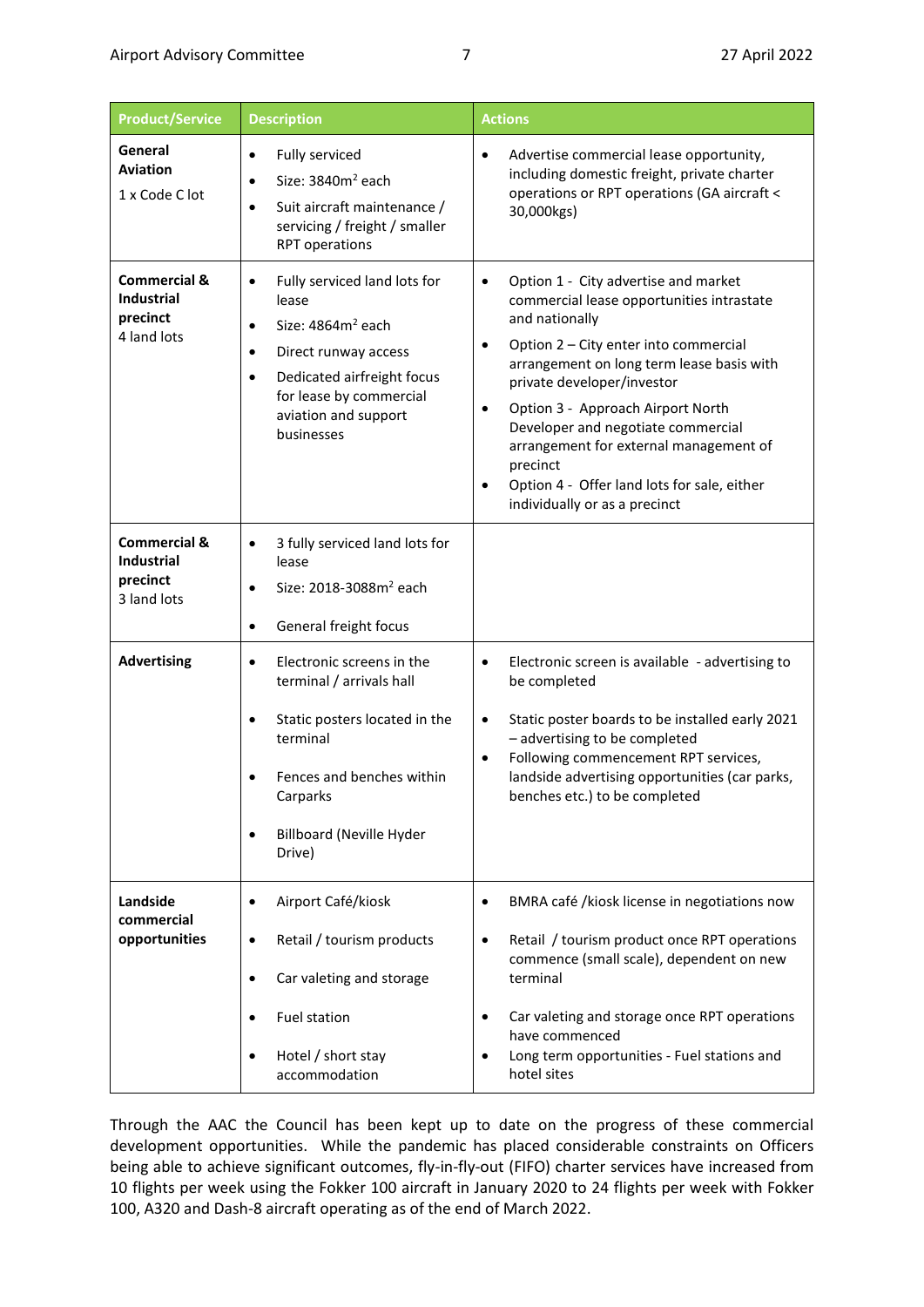In addition to the three new Jetstar RPT services, scheduled FIFO services now operate over five days per week.

With increased charter and RPT activities, the airport is now facing considerable operational pressures which in turn is preventing officers being able to dedicate time to advance commercial opportunities.

The BMRA's commercial and industrial opportunities have been highlighted as a priority in the City's draft Economic Development Strategy (2022-2027) and as such it now requires dedicated resources to progress these into real outcomes such as new airservices route development, air freight opportunities, commercial land opportunities including hangar leases and international alternate operations.

#### **OFFICER COMMENT**

The BMRA operates with 3.5 full time equivalent (FTE) staff; 1 FTE Airport Operations Coordinator and 2.5 FTE Airport Reporting Officers. In addition to this, the City's Manager Economic and Business Development is the nominated Airport Manager who is required to perform certain regulatory functions as required by the Civil Aviation Safety Authority, Aviation Transport Security Act 2004, and the Aviation Transport Security Regulations 2005. The Manager is also responsible for the management of the Economic and Business Development Activity Unit, Busselton Jetty Tourist Park, and the Busselton Jetty.

Operationally BMRA officers schedule maintenance and daily work priorities through outdated and manual paper based systems which are now proving inefficient and time consuming. Officers are currently undertaking a review of the airport's operating systems to identify more appropriate and modern systems to guide maintenance and daily activities.

In addition to this, the City is undertaking a number of Request for Quotations/Tenders for the construction of General Aviation hangars, relocation of the Royal Flying Doctor Service, a marquee to extend the secure departure lounge in the arrivals hall, and additional public car parking. A number of other priority works have also been identified with the introduction of RPT services, including a ground servicing equipment storage facility, improved baggage handling systems, additional boarding counters, and weather protection area on the front of the arrivals terminal.

Competing with the operational priorities are the following strategic and commercial opportunities:

- Airport Master Plan review
- Progressing commercial opportunities:
	- o General Aviation (GA) Precinct (GA hangars and aircraft maintenance facilities)
	- o Commercial and Industrial Precinct
	- o Freight services
	- o Airline engagement RPT, Charter and Alternate International Airport
- Emergency Services Precinct
- Asset Management Plan, funded by the Department of Transport.

With scheduled charter and RPT services now spanning five days a week, airport staff time is increasingly dedicated to operations rather than pursing commercial and more strategic opportunities.

In order to maintain and maximise the airport's operational performance and achieve the commercial opportunities and priorities outlined in the City's draft Economic Development Strategy (2022-2027), it is recommended that additional resources be allocated to the Airport.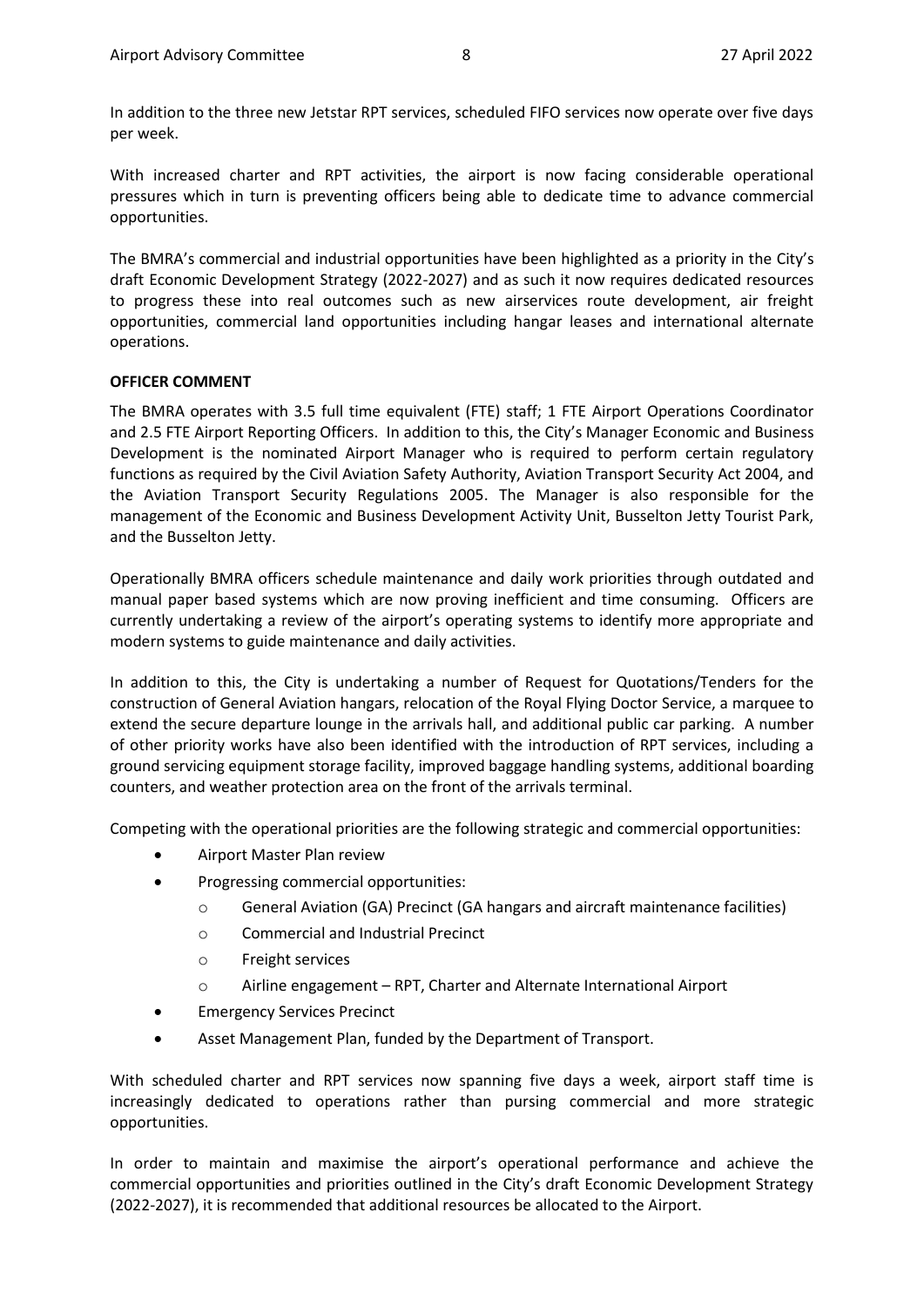As the airport operates as a commercial business unit, there will be no financial impact to the municipal budget if this is endorsed, with adequate resourcing within the Airport Reserve.

It is recommended that this funding be allocated for a period of two years commencing in the 2022/23 financial year to enable the recruitment of a Business Development staff member to pursue these opportunities. It is envisaged the Business Development resource will work closely with airport staff and also the City's Economic Development team to ensure priorities and activities are aligned and not duplicated.

#### **Statutory Environment**

The BMRA operates in accordance with the following:

- Aviation Transport Security Act 2004
- Aviation Transport Security Regulations 2005
- CASA Manual of Standards 139
- Council's Transport Security Plan
- City policies and procedures.

The officer recommendation supports the general function of a local government under the *Local Government Act 1995* to provide for the good government of persons in its district.

#### **Relevant Plans and Policies**

The officer recommendation aligns to the following adopted plans:

- **Busselton Margaret River Airport Master Plan 2016**
- Draft City of Busselton Economic Development Strategy (2022-2027).

### **Financial Implications**

As at 30th March 2022 the BMRA salaries and wages budget including overtime was approximately \$17k underspent; with the end of financial year net operational profit is projected to be in excess of \$400k. Approximately \$130k per annum over two years will be required to fund a dedicated Business Development resource.

The Airport operates as a "commercial business unit", (i.e. the net profit of the airport operations is transferred at the end of the financial year to the Airport Marketing and Incentive Reserve). As the proposed funds required for the economic development resource, there will be no financial impact to the bottom line of the annual budget each year, provided the BMRA continues to produce a net profit.

The City's Long Term Financial Plan (LTFP) indicates an estimated balance of \$2.3M within the Airport Marketing and Incentive Reserve by the end of 2021/22.

### **Stakeholder Consultation**

Officers continue to consult with the relevant stakeholders in regards to further developing the airport, including Airlines, Tourism WA, Margaret River Busselton Tourism Association, Australia South West, aircraft operators and owners and commercial / investment developers.

### **Risk Assessment**

An assessment of the potential implications of implementing the Officer Recommendation has been undertaken using the City's risk management framework, with risks assessed taking into account any controls already in place. No risks of a medium or greater level have been identified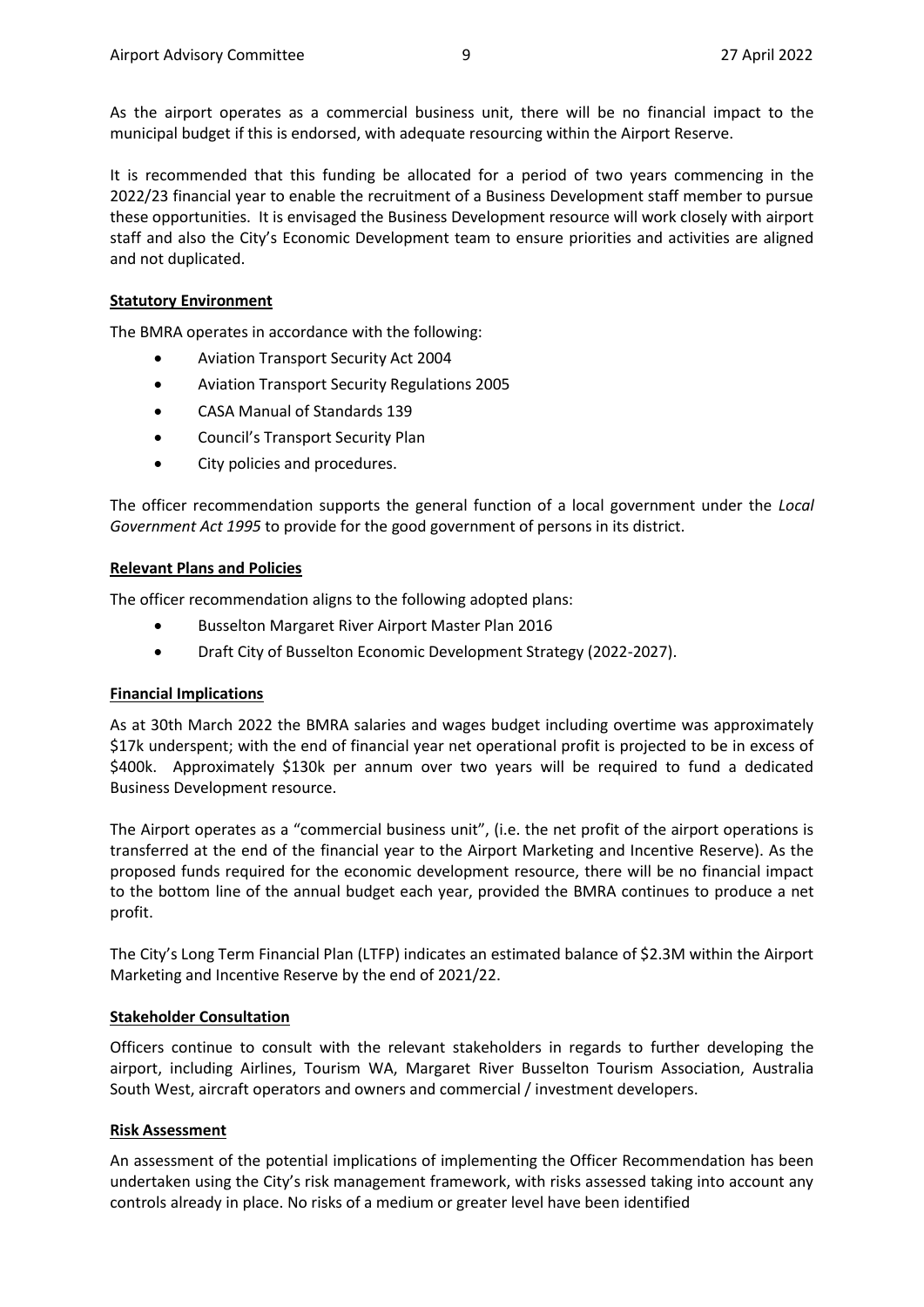### **Options**

As an alternative to the proposed recommendation the Council could choose not to allocate funding towards a dedicated Business Development resource. This would significantly limit the ability to progress priorities identified to further develop the commercial and economic development opportunities at the airport.

### **CONCLUSION**

Following the airport redevelopment works, the commencement of RPT services, and the easing of COVID-19 restrictions, the BMRA is now facing unprecedented growth. There are a number of operational and strategic priorities that need to be progressed in order to realise the full potential of the airport.

Existing BMRA staff resources are focused on ensuring operational requirements and compliance with CASA and Home Affairs regulations and as such, commercial development opportunities are not able to be prioritised. It is therefore recommended that funding be allocated towards a resource to pursue business development opportunities and work alongside the BMRA and Economic Development teams to maximise economic development outcomes for the region.

### **TIMELINE FOR IMPLEMENTATION OF OFFICER RECOMMENDATION**

Recruitment of an officer will be progressed immediately following the endorsement of Council. It is envisaged the Officer will commence at the beginning of the 2022/23 financial year.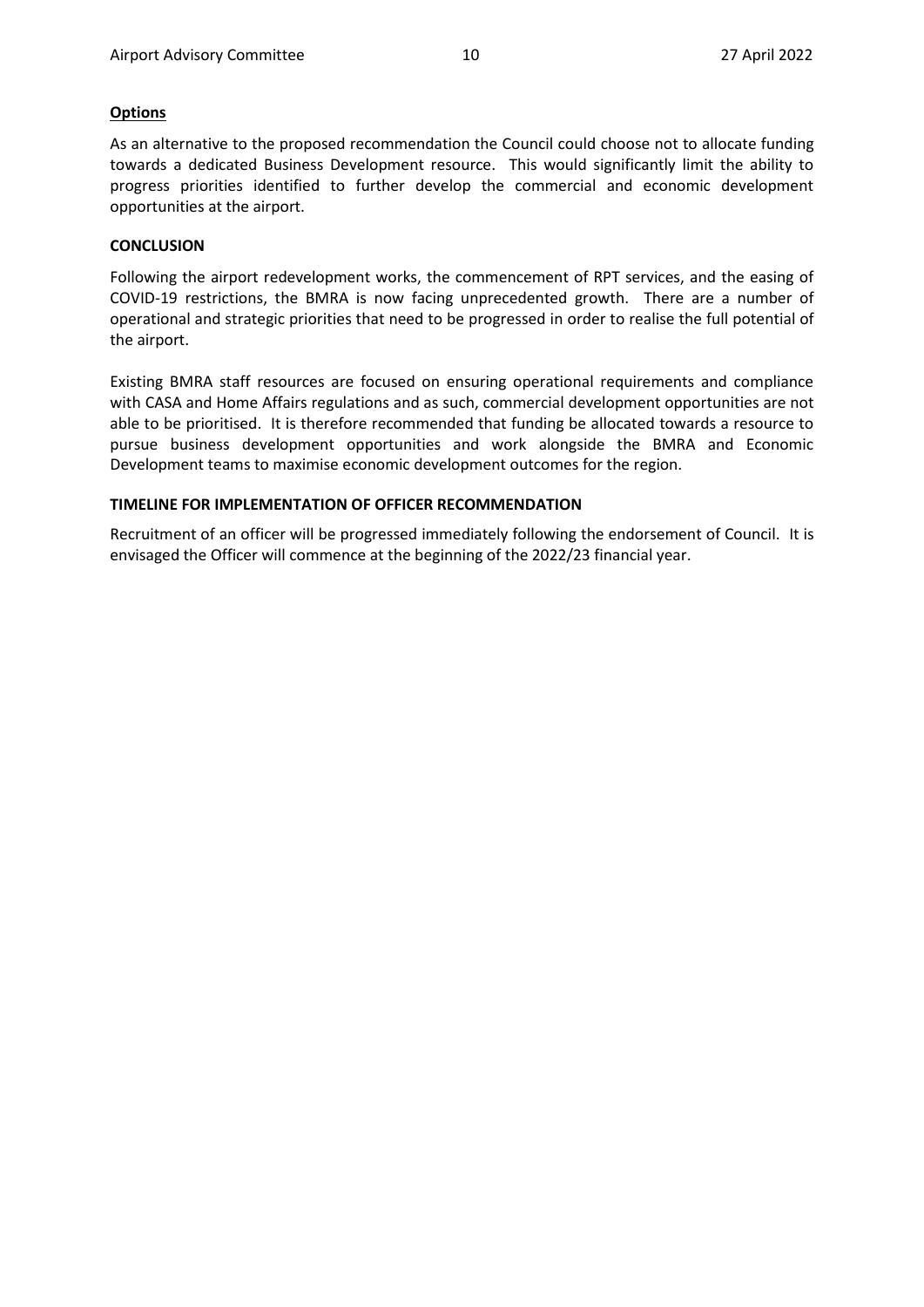# <span id="page-10-0"></span>6.2 BUSSELTON MARGARET RIVER AIRPORT - OPERATIONS UPDATE

| <b>STRATEGIC THEME</b>     | OPPORTUNITY - A vibrant City with diverse opportunities and a<br>prosperous economy |
|----------------------------|-------------------------------------------------------------------------------------|
| <b>STRATEGIC PRIORITY</b>  | 3.4 Develop aviation opportunities at the Busselton Margaret River<br>Airport.      |
| <b>SUBJECT INDEX</b>       | <b>Busselton Margaret River Airport</b>                                             |
| <b>BUSINESS UNIT</b>       | <b>Commercial Services</b>                                                          |
| <b>REPORTING OFFICER</b>   | Manager Economic and Business Development Services - Jennifer<br>May                |
| <b>AUTHORISING OFFICER</b> | Director, Community and Commercial Services - Naomi Searle                          |
| <b>NATURE OF DECISION</b>  | Choose an item.                                                                     |
| <b>VOTING REQUIREMENT</b>  | Simple Majority                                                                     |
| <b>ATTACHMENTS</b>         | Nil                                                                                 |

# **OFFICER RECOMMENDATION**

# **That the Council receives and notes the Airport Operations Report.**

## **EXECUTIVE SUMMARY**

This report provides an overview of the operations and activities of the Busselton Margaret River Airport (BMRA) for the reporting period 1 July 2022 through 31 March 2022. This includes an update on passenger numbers, closed charter and general airport operations. While not included in the reporting period, Jetstar RPT operations commenced on 6 April 2022 and an initial update of the first flights is provided.

## **BACKGROUND**

The BMRA has seen positive growth in aircraft landings and passenger numbers with additional closed charter flights operating during the reporting period along with DFES Large Air Tanker and helitac operations, and military aircraft activity.

### Aircraft Movements

The total number of Fly in Fly out (FIFO) closed charter services operating from the BMRA has increased, with 24 flights (48 movements) per week as at the end of March. Currently there are four airlines operating closed charter services from the BMRA utilising the F70, F100, A320 and Dash 8 aircraft and servicing North West destinations such as Boolgeeda, Barimunya, West Angeles, Newman, Roy Hill and Karratha.

The total number of aircraft landings has steadily increased during the period with some monthly variations mainly due to light and general aviation traffic. The total aircraft landings during the reporting period from July 2021 – February 2022 was 7662 compared to 6020 for the same period 2020/21.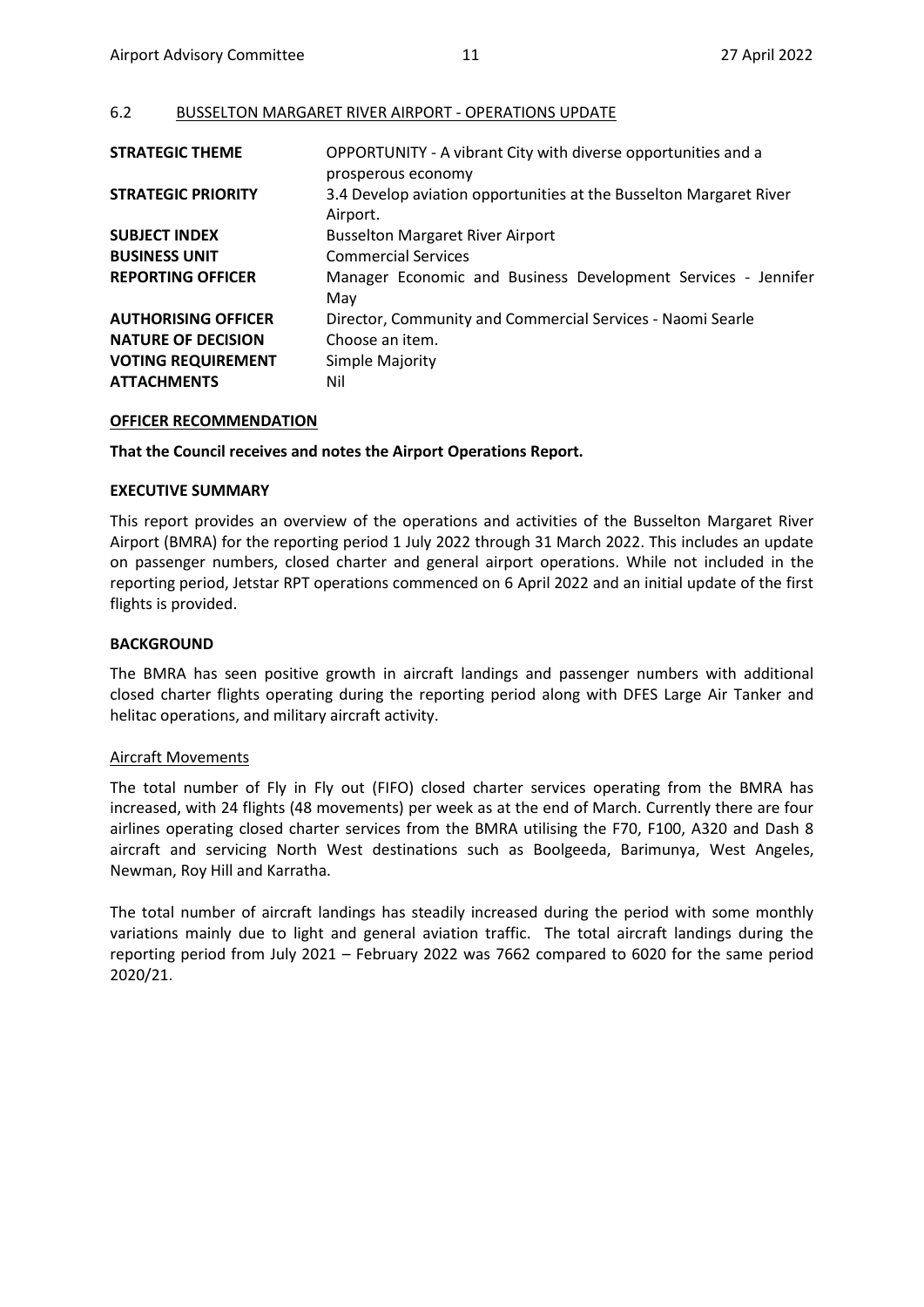

### Passenger Numbers

Overall passenger numbers have increased by 40% (40,205) for the reporting period compared to same period for 2020/21 (28,661), which was a 34% increase from 2019/20 (21,410). This can be attributed to increases in FIFO passenger numbers across all closed charter airlines including Virgin Australia Regional Airlines, Alliance Airlines and Network Aviation servicing Rio Tinto, BHP and FMG.

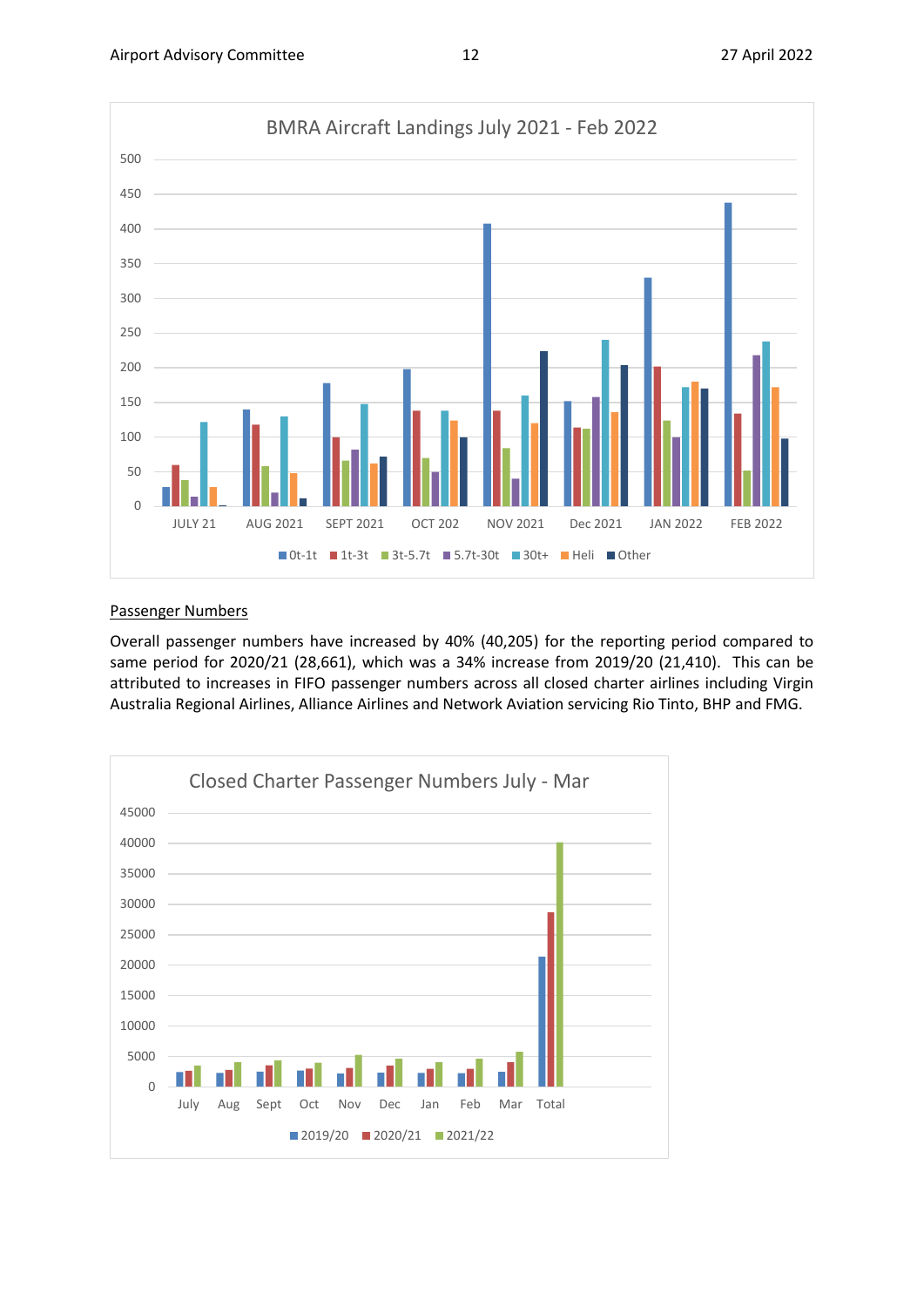### Carpark

Currently 1423 FIFO passengers have been provided swipe cards to access the BMRA car park at a discounted rate. The average daily occupancy for the reporting period was 340 parked patrons per day. The public car park has now reached capacity on 3 occasions and Officers are proposing a temporary car parking solution while an extension to the new public car park is constructed. The proposal is to fence off approximately 9000m2 of the southern general aviation apron for FIFO passenger use and line mark up to 300 car parks, install boom gates and a temporary pay system. This would leave the public car park for RPT passengers and other visitors to the Airport. A drawing of the proposed area is included below.



#### **Operations**

The focus for the reporting period has been on:

- Support for the LATS (Large Aerial Tanker Support) operations;
- Airside and landside mowing program;
- Apron lighting this project has been completed however one lighting pole was identified as being unsafe and removed from the central apron. A replacement pole is being ordered;
- The City's Facilities team completed a maintenance and painting program for the Arrivals Hall and Terminal building prior to the arrival of the Jetstar flights;
- A revised Transport Security Program was submitted to the Department of Home Affairs for approval;
- Noise monitoring at two locations (Reinscourt and Kalgup) to capture closed charter and RPT operations;
- A review of the Noise Management Plan including public consultation was conducted from November 2021 through to January 2022 with a report submitted to the CEO of the Environmental Protection Authority in early April
- Preparation for the commencement of Jetstar RPT services this required prioritisation of a large number of operational readiness activities including equipment servicing and maintenance, a revised Transport Security Program submission, mobilisation of the security screening team and landside activities such as wayfinding signage, car parking and provision of information for the public.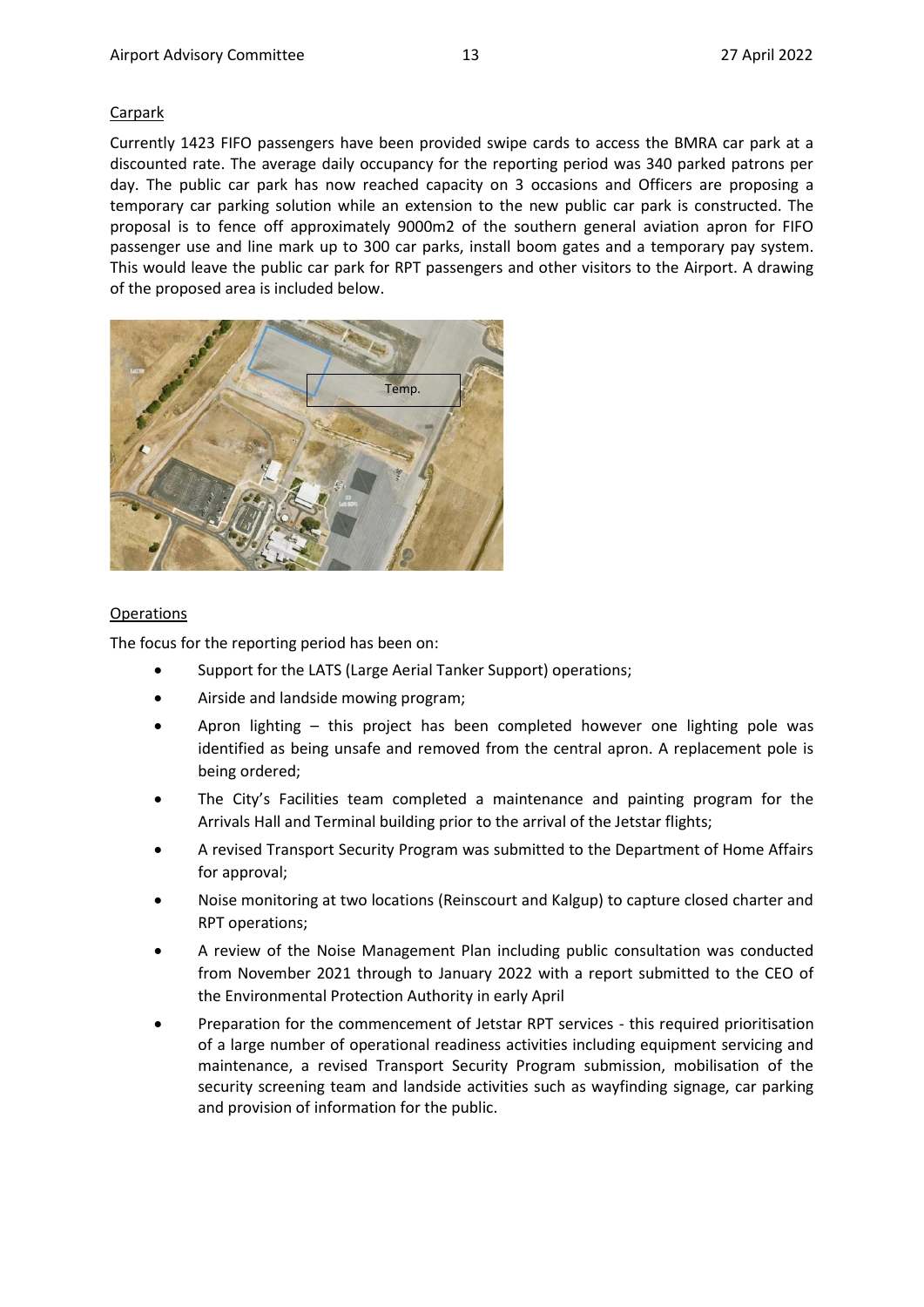### **OFFICER COMMENT**

FIFO passenger numbers through the BMRA have continued to increase significantly in comparison to the same period last year and officers expect passenger numbers to continue to increase as FIFO recruitment and employment from the South West continues.

The Jetstar Busselton- Melbourne flights commenced on the 6 April 2022 with a celebratory event to welcome the inaugural flight. Invited guests and VIPs attended the event hosted by the City of Busselton in the Arrivals Hall, with Federal Government Assistant Minister for Regional Development and Territories Nola Marino MP, Deputy Premier Roger Cook MLA, Minister for Regional Development; Agriculture and Food Alannah MacTiernan MLA, Jetstar CEO Gareth Evans and senior executives attending from Tourism WA, Australia's South West and South West Development Commission, as well as the City's Mayor, Councillors and CEO.

The Jetstar flights are seen as a significant achievement by the City of Busselton that will result in increased tourism, economic benefits and opportunities for the South West. The Jetstar flights are scheduled for three times a week and, as of the 20 April 2022, there had been seven return flights from Melbourne with an average occupancy of 97% for arriving flights and 95% for departing flights.

Not unexpectedly, there were some 'teething' problems and operational limitations identified which have impacted on Jetstar turn-around times. The following key issues have been identified with officers working hard on solutions;

- The sterile departure lounge is at capacity for A320 operations;
- An additional check-in desk / injector belt is required for Jetstar flights;
- The baggage handling system (baggage conveyor belts) design is susceptible to blockages and alarms;
- An additional boarding counter and service desk is required;
- There are some screening lane deficiencies (additional rollerbeds are required);
- CBS X-ray screening processes service request submitted with supplier for software settings review.

In addition, improvements are required in relation to the following to improve ground handling operations and customer experience at the BMRA:

- Airport inspection, maintenance and reporting tablet/onine system;
- Increased ground handling equipment storage areas;
- Additional airline offices and training rooms for aircraft and airline accreditation;
- Staff toilets, showers and changing room facilities;
- Additional public car parking;
- Wayfinding and direction signage;
- Replacement apron lighting pole the pole removed from Central apron, Bay 9 is restricting night operations.

### **Statutory Environment**

The BMRA operates in accordance with the following:

- Aviation Transport Security Act 2004;
- Aviation Transport Security Regulations 2005;
- CASA part 139 Manual of Standards (Aerodromes);
- City of Busselton Transport Security Plan;
- Ministerial Statement 1088;
- City policies and procedures.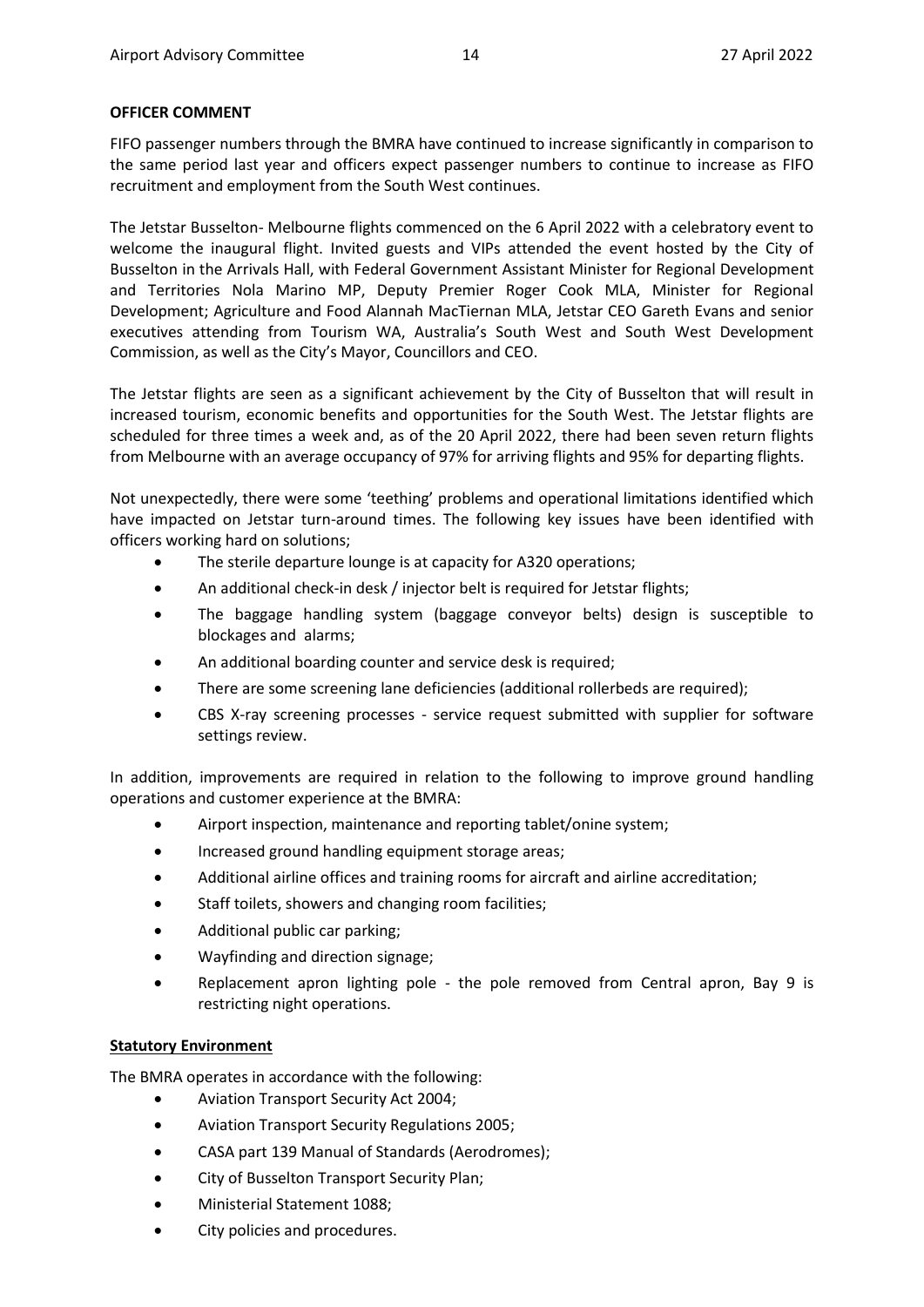### **Relevant Plans and Policies**

The officer recommendation aligns to the following adopted plans:

- BMRA Master Plan (2016-2036).
- The BMRA operates under the Busselton Margaret River Airport Noise Management Plan 2019.

#### **Financial Implications**

#### **Revenue**

Actual YTD revenue for the reporting period is \$1,673,486 compared to the YTD budget of \$1,707,710, noting that security screening revenue has not been realised due to the delay in the Jetstar flights. Excluding the security screening revenue, YTD actual budget (\$1,673,486) is tracking higher than the YTD budget (\$1,427,855) with the key revenue areas contributing towards this being airport landing fees, sundry income and car parking income.

#### **Expenditure**

Actual YTD expenditure for the reporting period is \$1,110,098 (including commitments) compared to the YTD Budget of \$1,055,233, not including security screening costs and the airline attraction program which have not been incurred due to the delay in the Jetstar flights. Higher expenditure for the reporting period can mainly be attributed to higher wages costs, expenditure in landside maintenance, equipment servicing, car parking line marking and directional and information signage in preparation for the Jetstar flights.

Other operational expenditure that is likely to impact the end of year operating result is increased cleaning schedules and waste collection. Any overspend (expenditure) can be offset by increased revenue streams. Further the BMRA is self-funded from Airport specific reserves and hence does not impact municipal budget bottom line.

Airport Staff are working through costing a number of operational and capital works improvements to be considered for inclusion in the 2022/23 financial year budget which will be the subject of a separate report once all costings have been received and verified.

### **Stakeholder Consultation**

Consultation has been occurring on a regular basis with Department of Transport, Government agencies, airport stakeholders, Department of Home Affairs, Aviation Marine Security (AMS), Civil Aviation Safety Authority (CASA), Air Services Australia, Virgin Australia Regional Airline, Qantas Group, the Busselton Aero Club, Albany, Esperance, Geraldton Airports and Australian Airports Association, concerning many topics and issues relating to the Airport.

#### **Risk Assessment**

An assessment of the potential implications of implementing the officer recommendation has been undertaken using the City's risk management framework, with risks assessed taking into account any controls already in place.

No risks of a medium or greater level have been identified.

### **Options**

The Airport Advisory Committee may choose not to receive and note the Airport Operations Report.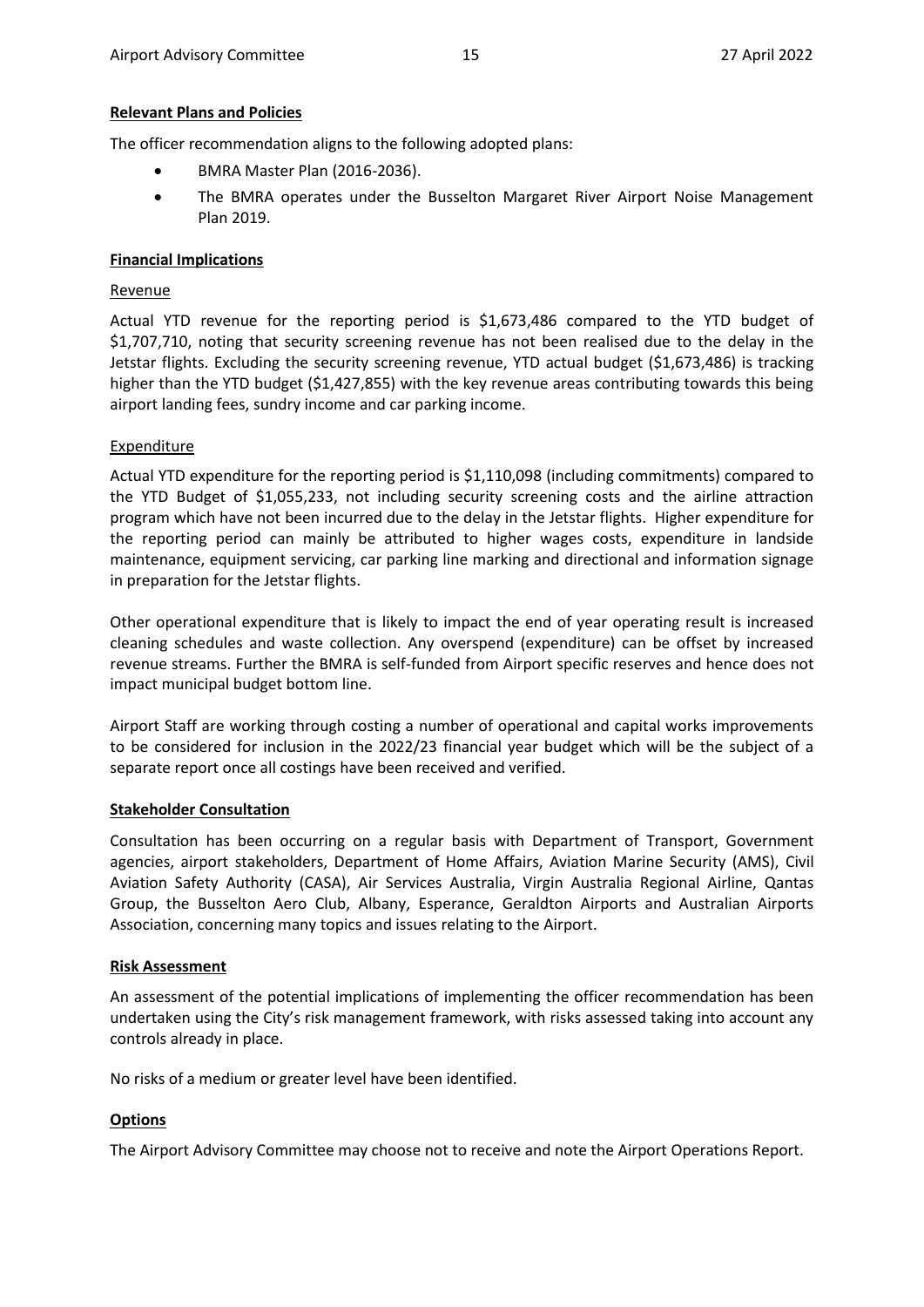#### **CONCLUSION**

Officers continue to strive to provide a high level of customer service at the BMRA, while ensuring the airport is compliant, safe and security is maintained throughout. The commencement of Jetstar RPT services has identified a number of operational actions and infrastructure investment requirements.

With the recent focus on preparing for Jetstar RPT services, officers have not as yet sought quotations to prepare a new BMRA Master Plan, and business development initiatives have also been deferred. A separate report on this Airport Advisory Committee agenda seeks Council's endorsement for a resource to help progress the business development opportunities at the BMRA.

#### **TIMELINE FOR IMPLEMENTATION OF OFFICER RECOMMENDATION**

Not applicable.